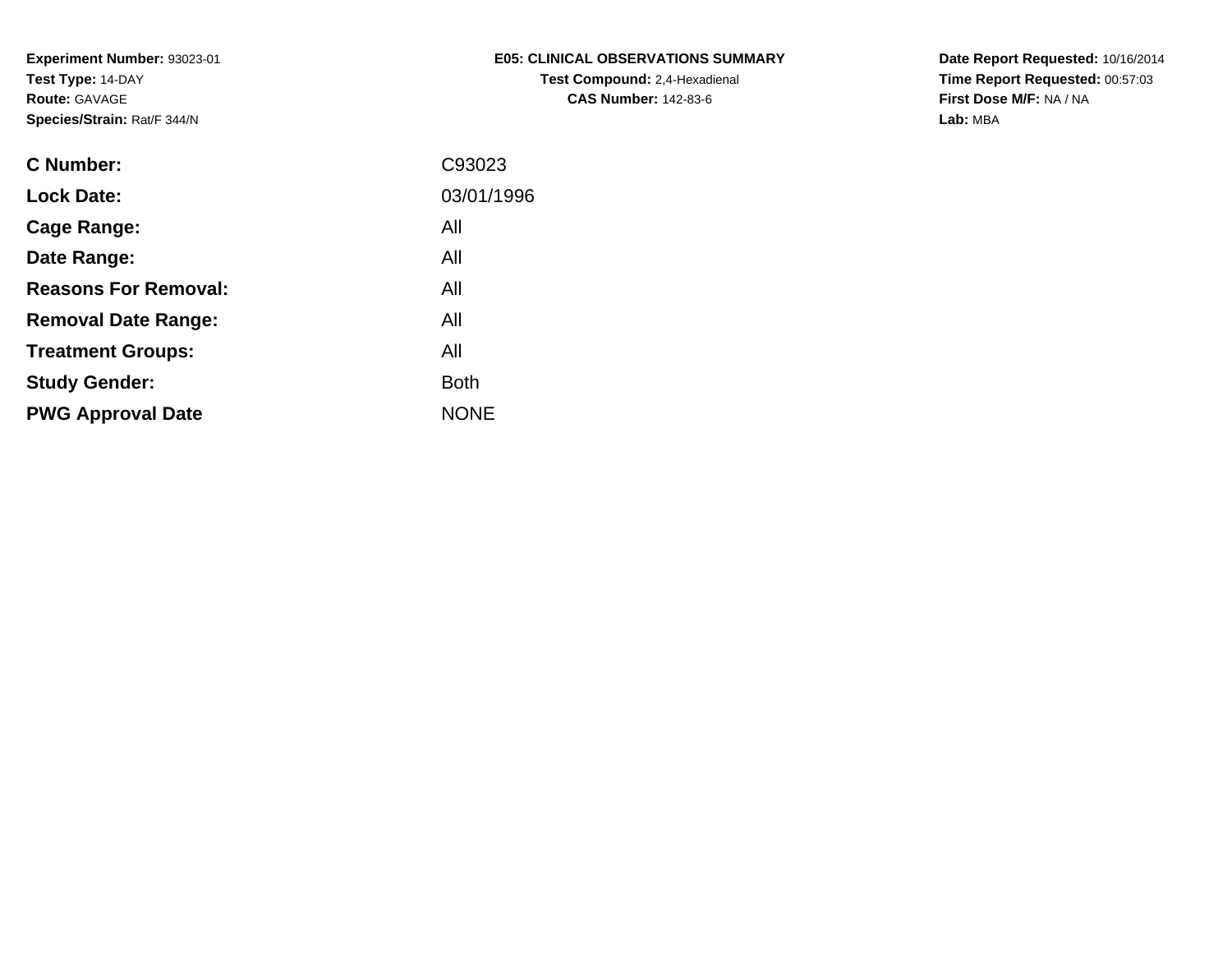## **E05: CLINICAL OBSERVATIONS SUMMARYTest Compound:** 2,4-Hexadienal **CAS Number:** 142-83-6

**Date Report Requested:** 10/16/2014**Time Report Requested:** 00:57:03**First Dose M/F:** NA / NA**Lab:** MBA

**SEX :FEMALE WEEK: 3**

| <b>OBSERVATIONS</b> | <b>MG/KG</b><br>0.0 |        | <b>MG/KG</b><br>3.0 |        | <b>MG/KG</b><br>9.0 |               | 27.0             | <b>MG/KG</b> |  |
|---------------------|---------------------|--------|---------------------|--------|---------------------|---------------|------------------|--------------|--|
|                     | <b>CURRENT*</b>     | TOTAL+ | <b>CURRENT</b>      | TOTAL+ | <b>CURRENT*</b>     | <b>TOTAL+</b> | <b>CURRENT</b> ' | TOTAL+       |  |
| Mass                | 0/0                 | 0/5    | 0/0                 | 0/5    | 0/0                 | 0 / 5         | 0/6              | 0/5          |  |

Torso/Lateral

\* ANIMALS WITH OBSERVATION IN CURRENT PERIOD / TOTAL ANIMALS OBSERVED IN CURRENT PERIOD (WITHIN 7 DAYS OF RUN DATE)

+ ROW 1 = CUMULATIVE NO. OF ANIMALS WITH OBSERVATION / TOTAL ANIMALS STARTED ON STUDYROW 2 = DAY OF ONSET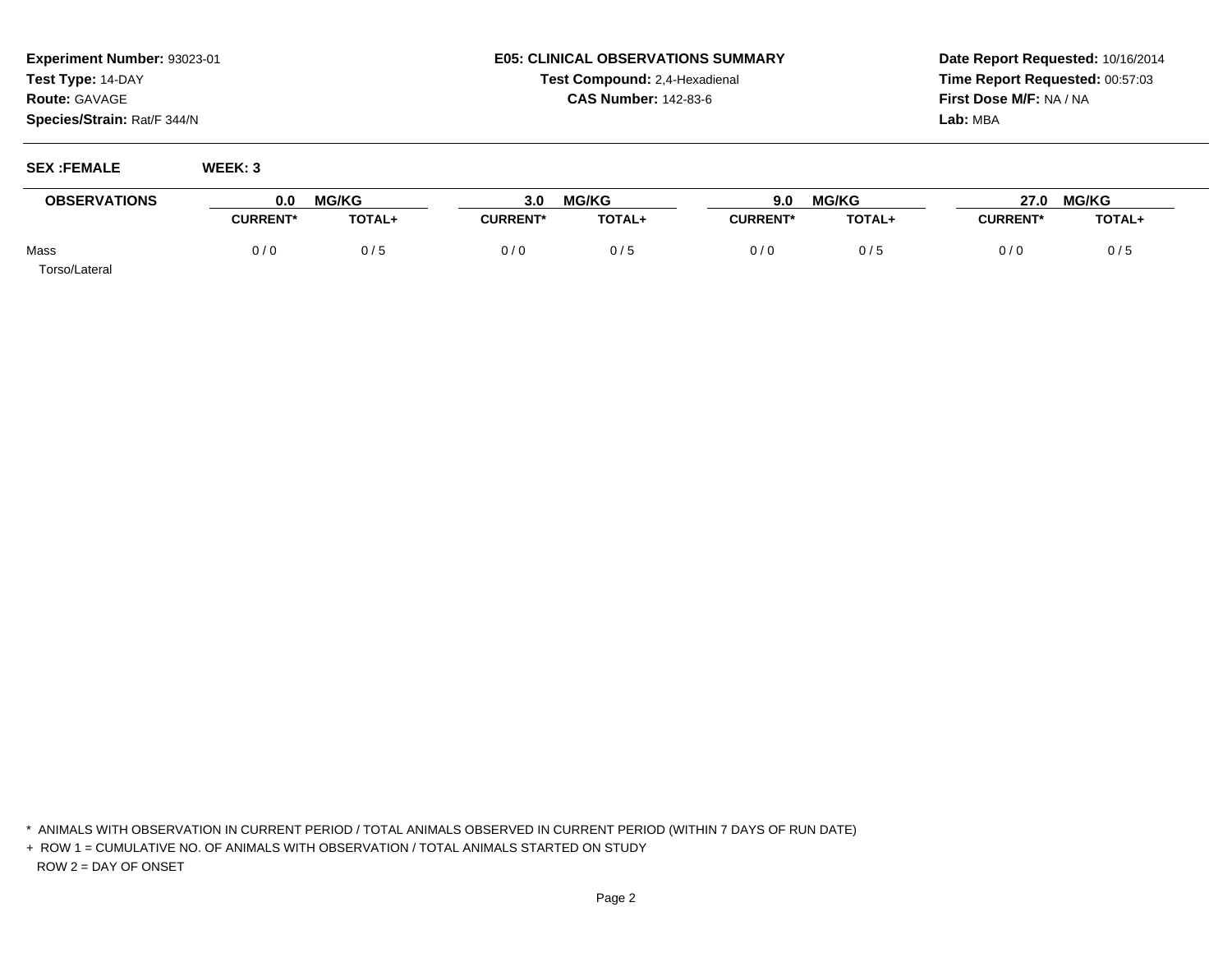## **E05: CLINICAL OBSERVATIONS SUMMARYTest Compound:** 2,4-Hexadienal **CAS Number:** 142-83-6

**Date Report Requested:** 10/16/2014**Time Report Requested:** 00:57:03**First Dose M/F:** NA / NA**Lab:** MBA

**SEX :FEMALE WEEK: 3**

 $\overline{\phantom{0}}$ 

| <b>OBSERVATIONS</b> | 80.0            | <b>MG/KG</b>  | <b>MG/KG</b><br>240.0 |               |  |
|---------------------|-----------------|---------------|-----------------------|---------------|--|
|                     | <b>CURRENT*</b> | <b>TOTAL+</b> | <b>CURRENT*</b>       | <b>TOTAL+</b> |  |
| Mass                | 0/0             | 0/5           | 0/0                   | 1/5           |  |
| Torso/Lateral       |                 |               |                       | <b>DAY 17</b> |  |

\* ANIMALS WITH OBSERVATION IN CURRENT PERIOD / TOTAL ANIMALS OBSERVED IN CURRENT PERIOD (WITHIN 7 DAYS OF RUN DATE)

+ ROW 1 = CUMULATIVE NO. OF ANIMALS WITH OBSERVATION / TOTAL ANIMALS STARTED ON STUDYROW 2 = DAY OF ONSET